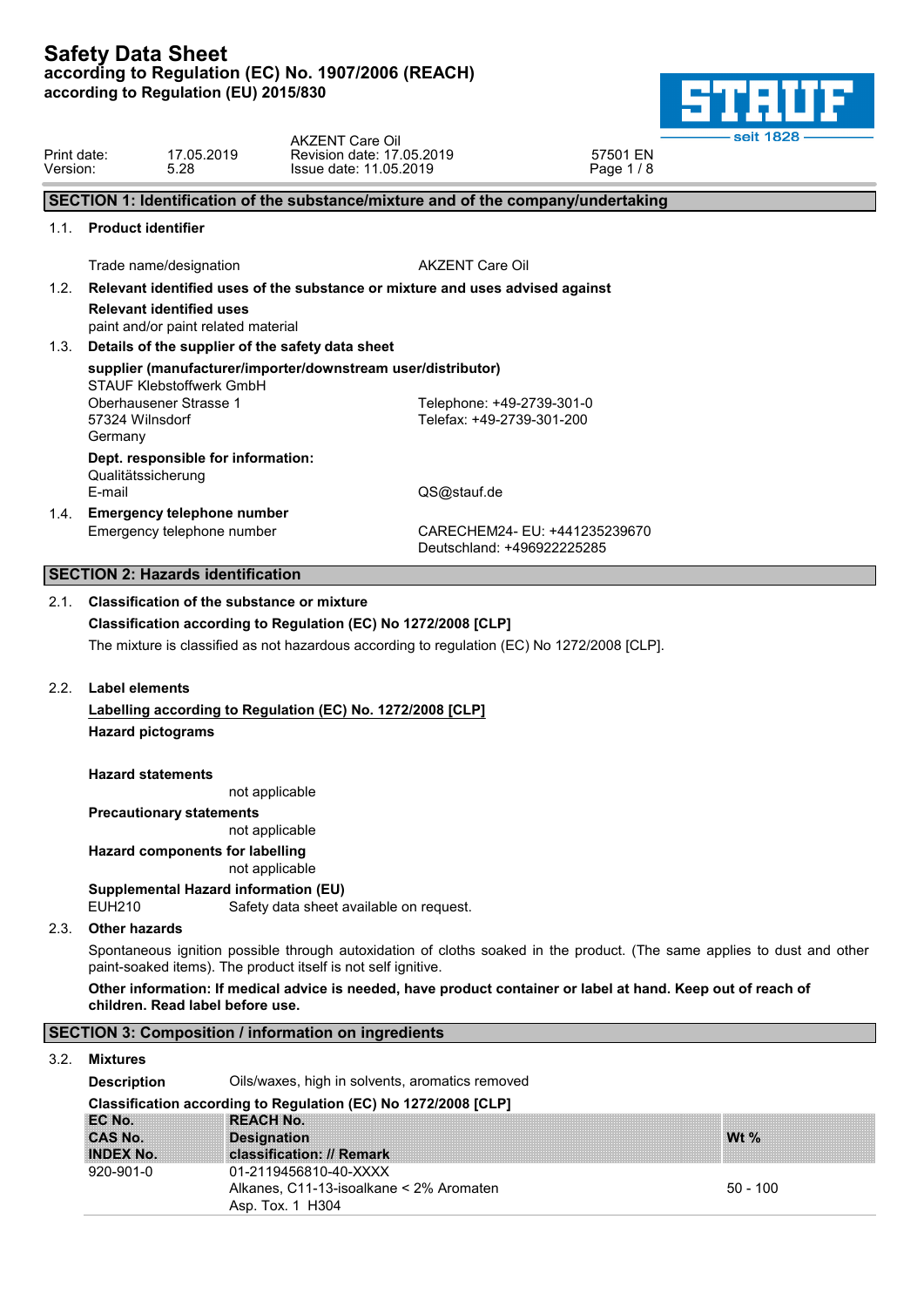

| Print date:<br>Version: | 17.05.2019<br>5.28 | AKZENT Care Oil<br>Revision date: 17.05.2019<br>Issue date: 11.05.2019 | 57501 EN<br>Page $2/8$                                                | - seit 1828 – |
|-------------------------|--------------------|------------------------------------------------------------------------|-----------------------------------------------------------------------|---------------|
| 236-562-0<br>13434-24-7 |                    | 01-2119979087-23-XXXX<br>Manganese bis(2-ethylhexanoate)<br>H411       | Eye Irrit. 2 H319 / Repr. 2 H361 / STOT RE 2 H373 / Aguatic Chronic 2 | ${}_{0.5}$    |

# **Additional information**

Full text of classification: see section 16

## **SECTION 4: First aid measures**

#### 4.1. **Description of first aid measures**

#### **General information**

In all cases of doubt, or when symptoms persist, seek medical advice. In case of unconsciousness give nothing by mouth, place in recovery position and seek medical advice.

#### **In case of inhalation**

Remove casualty to fresh air and keep warm and at rest. In case of irregular breathing or respiratory arrest provide artificial respiration.

#### **Following skin contact**

Take off immediately all contaminated clothing. After contact with skin, wash immediately with plenty of water and soap. Do not use solvents or thinners.

#### **After eye contact**

Rinse cautiously with water for several minutes. Remove contact lenses, if present and easy to do. Continue rinsing. Seek medical advice immediately.

#### **After ingestion**

If swallowed, rinse mouth with water (only if the person is conscious). Seek medical advice immediately. Keep victim calm. Do NOT induce vomiting.

- 4.2. **Most important symptoms and effects, both acute and delayed** In all cases of doubt, or when symptoms persist, seek medical advice.
- 4.3. **Indication of any immediate medical attention and special treatment needed** First Aid, decontamination, treatment of symptoms.

## **SECTION 5: Firefighting measures**

5.1. **Extinguishing media**

#### **Suitable extinguishing media**

alcohol resistant foam, carbon dioxide, Powder, spray mist, (water)

#### **Unsuitable extinguishing media**

strong water jet

#### 5.2. **Special hazards arising from the substance or mixture**

Dense black smoke occurs during fire. Inhaling hazardous decomposing products can cause serious health damage.

#### 5.3. **Advice for firefighters**

Provide a conveniently located respiratory protective device.Cool closed containers that are near the source of the fire. Do not allow water used to extinguish fire to enter drains, ground or waterways.

#### **SECTION 6: Accidental release measures**

#### 6.1. **Personal precautions, protective equipment and emergency procedures**

Keep away from sources of ignition. Ventilate affected area. Do not breathe vapours.

#### 6.2. **Environmental precautions**

Do not allow to enter into surface water or drains. If the product contaminates lakes, rivers or sewages, inform competent authorities in accordance with local regulations.

- 6.3. **Methods and material for containment and cleaning up** Isolate leaked material using non-flammable absorption agent (e.g. sand, earth, vermiculit, diatomaceous earth) and collect it for disposal in appropriate containers in accordance with the local regulations (see section 13). Clean using cleansing agents. Do not use solvents.
- 6.4. **Reference to other sections** Observe protective provisions (see section 7 and 8).

#### **SECTION 7: Handling and storage**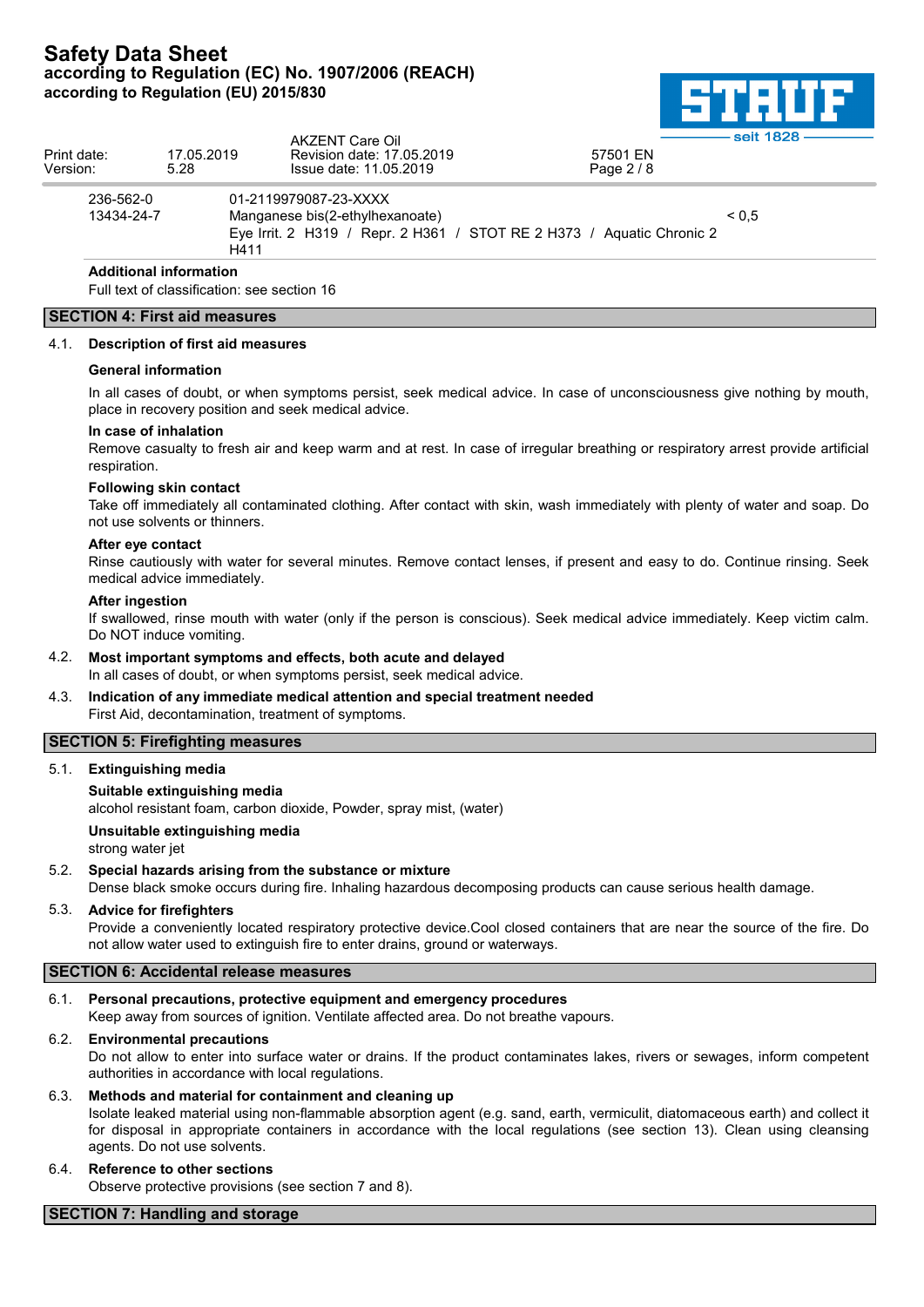

|             |            | <b>AKZENT Care Oil</b>    | seit 1828 |  |
|-------------|------------|---------------------------|-----------|--|
| Print date: | 17.05.2019 | Revision date: 17.05.2019 | 57501 EN  |  |
| Version:    | 5.28       | Issue date: 11.05.2019    | Page 3/8  |  |

### 7.1. **Precautions for safe handling**

### **Advices on safe handling**

Avoid formation of flammable and explosive vapour concentrations in the air and exceeding the exposure limit values. Only use the material in places where open light, fire and other flammable sources can be kept away. Electrical equipment must be protected meeting the accepted standard. Product may become electrostatically charged. Provide earthing of containers, equipment, pumps and ventilation facilities. Anti-static clothing including shoes are recommended. Floors must be electrically conductive. Keep away from heat sources, sparks and open flames. Use only spark proof tools. Avoid contact with skin, eyes and clothes. Do not inhale dusts, particulates and spray mist when using this preparation. Avoid respiration of swarf. When using do not eat, drink or smoke. Personal protection equipment: refer to section 8. Do not empty containers with pressure no pressure vessel! Always keep in containers that correspond to the material of the original container. Follow the legal protection and safety regulations.

### **Further information**

Vapours are heavier than air. Vapours form explosive mixtures with air.

### 7.2. **Conditions for safe storage, including any incompatibilities**

### **Requirements for storage rooms and vessels**

Storage in accordance with the Ordinance on Industrial Safety and Health (BetrSiVO). Keep container tightly closed. Do not empty containers with pressure - no pressure vessel! Smoking is forbidden. Access only for authorised persons. Store carefully closed containers upright to prevent any leaks. Soils have to conform to the "Guidelines for avoidance of ignition hazards due to electrostatic charges (TRBS 2153)".

### **Hints on joint storage**

Keep away from strongly acidic and alkaline materials as well as oxidizers.

#### **Further information on storage conditions**

Take care of instructions on label. Store in a well-ventilated and dry room at temperatures between 15 °C and 25 °C. Protect from heat and direct sunlight. Keep container tightly closed. Remove all sources of ignition. Smoking is forbidden. Access only for authorised persons. Store carefully closed containers upright to prevent any leaks.

#### 7.3. **Specific end use(s)**

Observe technical data sheet. Observe instructions for use.

## **SECTION 8: Exposure controls/personal protection**

#### 8.1. **Control parameters**

#### **Occupational exposure limit values:**

not applicable

## 8.2. **Exposure controls**

Provide good ventilation. This can be achieved with local or room suction. If this should not be sufficient to keep aerosol and solvent vapour concentration below the exposure limit values, a suitable respiratory protection must be used.

### **Personal protection equipment**

#### **Respiratory protection**

If concentration of solvents is beyond the occupational exposure limit values, approved and suitable respiratory protection must be used. Observe the wear time limits according GefStoffV in combination with the rules for using respiratory protection apparatus (BGR 190). Use only respiratory protection equipment with CE-symbol including four digit test number.

#### **Hand protection**

For prolonged or repeated handling the following glove material must be used: Butyl caoutchouc (butyl rubber) / Butyl caoutchouc (butyl rubber)

Observe the instructions and details for use, storage, maintenance and replacement provided by the protective glove manufacturer. Penetration time of glove material depending on intensity and duration of exposure to skin. Recommended glove articles EN ISO 374 Barrier creams can help protecting exposed skin areas. In no case should they be used after contact.

#### **Eye/face protection**

Wear closely fitting protective glasses in case of splashes.

#### **Body protection**

Wear antistatic clothing of natural fibers (cotton) or heat resistant synthetic fibers.

#### **Protective measures**

After contact clean skin thoroughly with water and soap or use appropriate cleanser.

**Environmental exposure controls**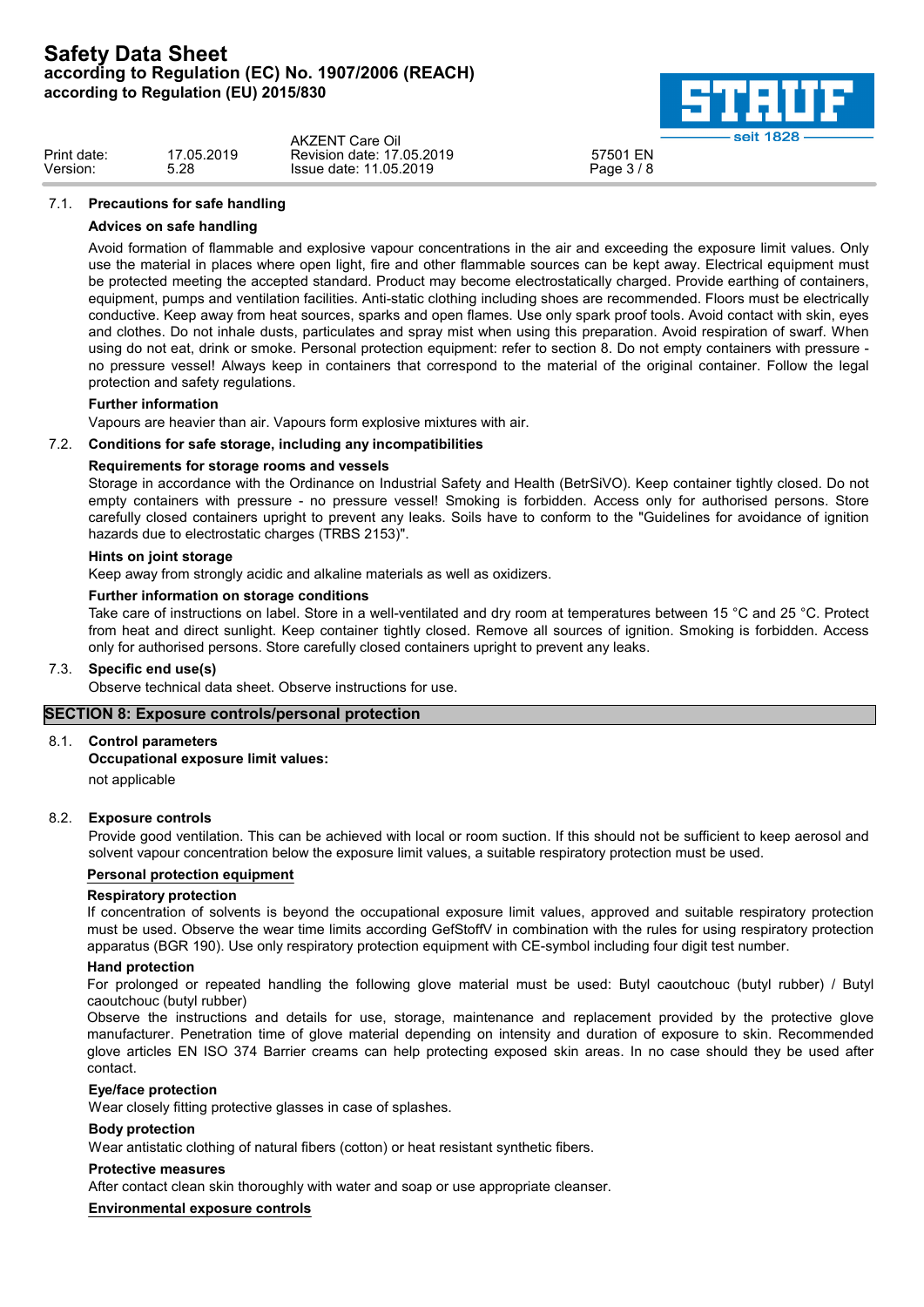

| Print date:<br>57501 EN<br>7.05.2019<br>17.05.2019<br>Revision date:<br>Version:<br>11.05.2019<br>5.28<br>$\cdot$ 10<br>Issue date: |  | <b>AKZENT Care Oil</b> | 1828 -     |  |
|-------------------------------------------------------------------------------------------------------------------------------------|--|------------------------|------------|--|
|                                                                                                                                     |  |                        | $Page 4$ . |  |

Do not allow to enter into surface water or drains. See section 7. No additional measures necessary.

## **SECTION 9: Physical and chemical properties**

|      | 9.1. Information on basic physical and chemical properties                  |                                                                                      |
|------|-----------------------------------------------------------------------------|--------------------------------------------------------------------------------------|
|      | Appearance:<br><b>Physical state:</b><br>Appearance:<br>Colour:             | Liquid<br>Liquid<br>refer to chapter 1.                                              |
|      | Odour:                                                                      | characteristic                                                                       |
|      | Odour threshold:                                                            | not applicable                                                                       |
|      | pH at 20 °C:                                                                | not applicable                                                                       |
|      | <b>Melting point/freezing point:</b>                                        | $-20 °C$<br>Source: Linseed oil                                                      |
|      | Initial boiling point and boiling range:                                    | 170 °C<br>Source: Alkanes, C11-13-isoalkane < 2% Aromaten                            |
|      | Flash point:                                                                | 62 °C                                                                                |
|      | <b>Evaporation rate:</b>                                                    | not applicable                                                                       |
|      | flammability<br>Burning time (s):                                           | not applicable                                                                       |
|      | Upper/lower flammability or explosive limits:                               |                                                                                      |
|      | Lower explosion limit:<br><b>Upper explosion limit:</b>                     | 0,6 Vol-%<br>7 Vol-%<br>Source: Alkanes, C11-13-isoalkane < 2% Aromaten              |
|      | Vapour pressure at 20 °C:                                                   | $0,4$ mbar<br>Method: calculated.<br>Source: Alkanes, C11-13-isoalkane < 2% Aromaten |
|      | Vapour density:                                                             | not applicable                                                                       |
|      | <b>Relative density:</b><br>Density at 20 °C:<br>Relative density at 20 °C: | $0,85$ g/cm <sup>3</sup><br>not applicable                                           |
|      | Solubility(ies):<br>Water solubility (g/L) at 20 °C:                        | insoluble                                                                            |
|      | Partition coefficient: n-octanol/water:                                     | see section 12                                                                       |
|      | Auto-ignition temperature:                                                  | > 200 °C<br>Source: Alkanes, C11-13-isoalkane < 2% Aromaten                          |
|      | <b>Decomposition temperature:</b>                                           | not applicable                                                                       |
|      |                                                                             |                                                                                      |
|      | Viscosity at 20 °C:                                                         | $12s4$ mm<br>Method: DIN 53211                                                       |
|      | <b>Explosive properties:</b>                                                | not applicable                                                                       |
|      | <b>Oxidising properties:</b>                                                | not applicable                                                                       |
| 9.2. | <b>Other information</b>                                                    |                                                                                      |
|      | Solvent:<br><b>Organic solvents:</b><br>aromatic hydrocarbons:              | 65 Wt %<br>0 Wt %                                                                    |
|      | Solvent separation test (%):                                                | < 3 Wt $%$ (ADR/RID)                                                                 |
|      | <b>Bulk density:</b>                                                        |                                                                                      |
|      | Drop point/drop range:                                                      |                                                                                      |

### **SECTION 10: Stability and reactivity**

10.1. **Reactivity**

No information available.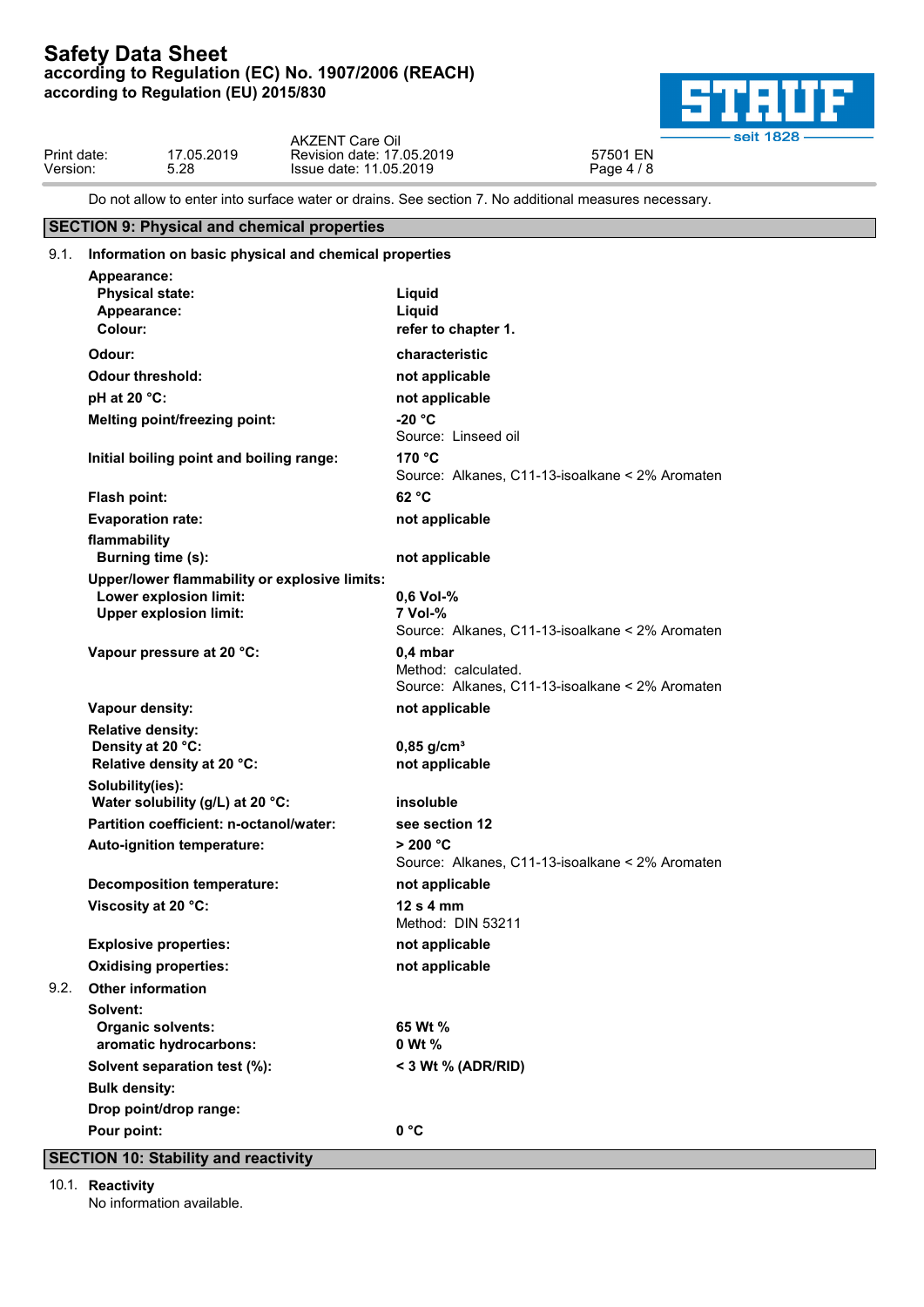

| Print date:<br>17.05.2019<br>EN<br>Revision date: 17,05,2019<br>57501 |          |      | <b>AKZENT Care Oil</b> | seit 1828  |  |
|-----------------------------------------------------------------------|----------|------|------------------------|------------|--|
|                                                                       | Version. | 5.28 | Issue date: 11.05.2019 | Page 5 / 8 |  |

#### 10.2. **Chemical stability**

Stable when applying the recommended regulations for storage and handling. Further information on correct storage: refer to section 7.

### 10.3. **Possibility of hazardous reactions**

Keep away from strong acids, strong bases and strong oxidizing agents to avoid exothermic reactions.

### 10.4. **Conditions to avoid**

Stable when applying the recommended regulations for storage and handling. Further information on correct storage: refer to section 7. Hazardous decomposition byproducts may form with exposure to high temperatures.

# 10.5. **Incompatible materials**

not applicable

#### 10.6. **Hazardous decomposition products**

Hazardous decomposition byproducts may form with exposure to high temperatures, e.g.: carbon dioxide, carbon monoxide, smoke, nitrogen oxides.

### **SECTION 11: Toxicological information**

Classification according to Regulation (EC) No 1272/2008 [CLP] No data on preparation itself available.

#### 11.1. **Information on toxicological effects**

**Acute toxicity, calculated:**

#### **Acute toxicity**

Based on available data, the classification criteria are not met.

### **Skin corrosion/irritation; Serious eye damage/eye irritation**

Manganese bis(2-ethylhexanoate) Skin **Skin** in the state of the state of the state of the state of the state of the state of the state of the state of the state of the state of the state of the state of the state of the state of the state of the state of

## **Respiratory or skin sensitisation**

Based on available data, the classification criteria are not met.

**CMR effects (carcinogenicity, mutagenicity and toxicity for reproduction)**

Based on available data, the classification criteria are not met.

#### **STOT-single exposure; STOT-repeated exposure**

Based on available data, the classification criteria are not met.

#### **Aspiration hazard**

Based on available data, the classification criteria are not met.

### **Practical experience/human evidence**

Inhaling of solvent components above the MWC-value can lead to health damage, e.g. irritation of the mucous membrane and respiratory organs, as well as damage to the liver, kidneys and the central nerve system. Indications for this are: headache, dizziness, fatigue, amyosthenia, drowsiness, in serious cases: unconsciousness. Solvents may cause some of the aforementioned effects through skin resorption. Repeated or prolonged contact with the preparation may cause removal of natural fat from the skin resulting in non-allergic contact dermatitis and/or absorption through skin. Splashing may cause eye irritation and reversible damage.

#### **Overall Assessment on CMR properties**

The ingredients in this mixture do not meet the criteria for classification as CMR category 1A or 1B according to CLP.

#### **Remark**

There is no information available on the preparation itself . The preparation has been assessed following the conventional method of the Dangerous Preparations Directive 1999/45/EC and classified according to the toxicological dangers.See chapters 2 and 15 for details.

#### **SECTION 12: Ecological information**

Classification according to Regulation (EC) No 1272/2008 [CLP] There is no information available on the preparation itself . Do not allow to enter into surface water or drains.

#### 12.1. **Toxicity**

Based on available data, the classification criteria are not met.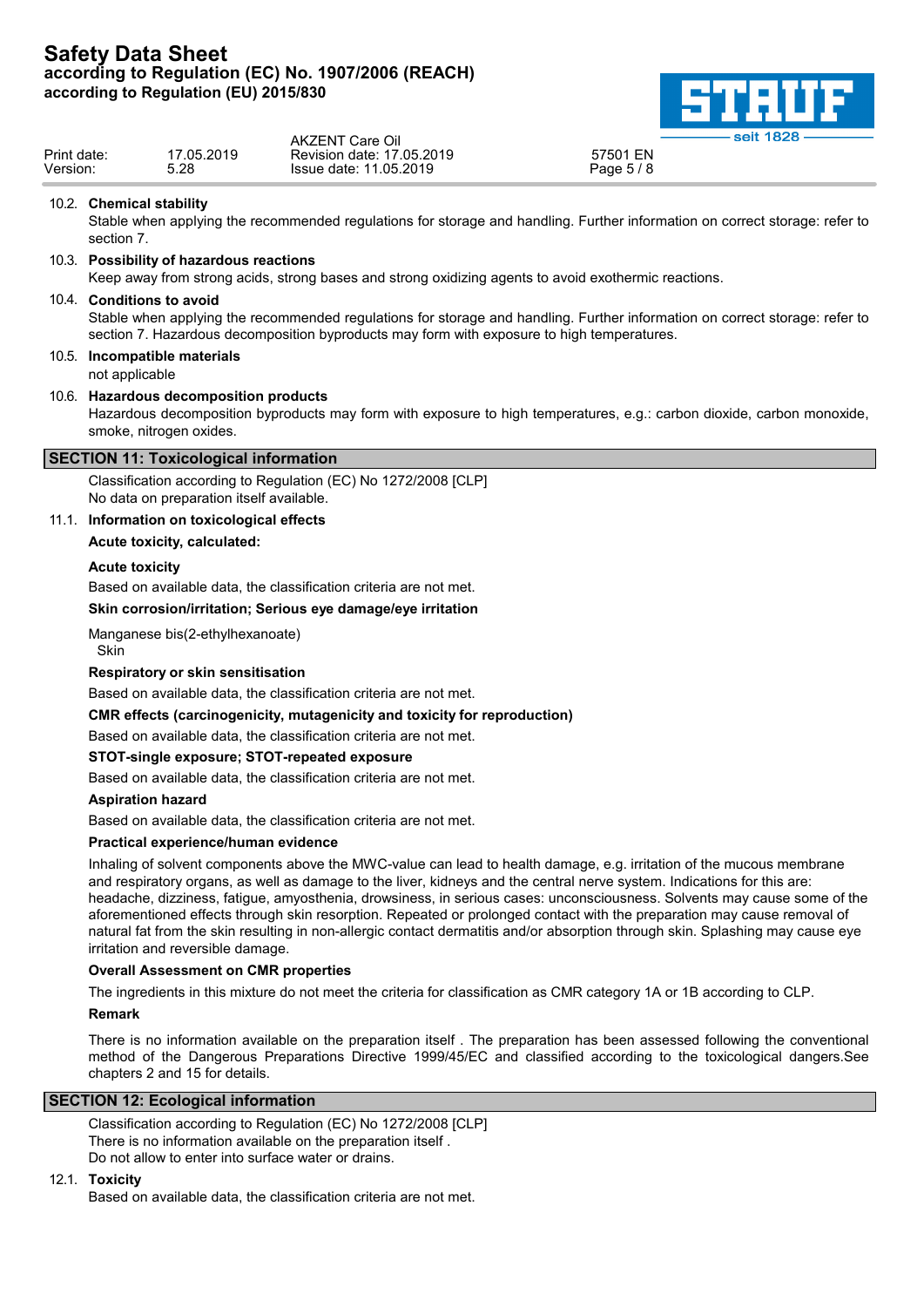

|             |            | <b>AKZENT Care Oil</b>      | -seit 182P |  |
|-------------|------------|-----------------------------|------------|--|
| Print date: | 17.05.2019 | Revision date: 17.05.2019   | 57501 EN   |  |
| Version:    | 5.28       | 05.2019.،<br>Issue date: 11 | Page $6/8$ |  |

## **Long-term Ecotoxicity**

Toxicological data are not available.

12.2. **Persistence and degradability** Toxicological data are not available. 12.3. **Bioaccumulative potential** Toxicological data are not available.

> **Bioconcentration factor (BCF)** Toxicological data are not available.

12.4. **Mobility in soil** Toxicological data are not available.

# 12.5. **Results of PBT and vPvB assessment**

The substances in the mixture do not meet the PBT/vPvB criteria according to REACH, annex XIII.

## 12.6. **Other adverse effects**

No information available.

## **SECTION 13: Disposal considerations**

#### 13.1. **Waste treatment methods**

## **Appropriate disposal / Product**

## **Recommendation**

Do not allow to enter into surface water or drains. This material and its container must be disposed of in a safe way. Waste disposal according to directive 2008/98/EC, covering waste and dangerous waste.

### **List of proposed waste codes/waste designations in accordance with EWC**

080112 waste paint and varnish other than those mentioned in 08 01 11

## **Appropriate disposal / Package**

## **Recommendation**

Non-contaminated packages may be recycled. Vessels not properly emptied are special waste.

### **SECTION 14: Transport information**

#### **No dangerous good in sense of this transport regulation.**

14.1. **UN number**

- 
- 14.2. **UN proper shipping name**

## 14.3. **Transport hazard class(es)**

- 14.4. **Packing group**
- 14.5. **Environmental hazards**
	-

Land transport (ADR/RID) not applicable Marine pollutant not applicable

not applicable

not applicable

not applicable

#### 14.6. **Special precautions for user**

Transport always in closed, upright and safe containers. Make sure that persons transporting the product know what to do in case of an accident or leakage.

Advices on safe handling: see parts 6 - 8

#### **Further information**

### **Land transport (ADR/RID)**

tunnel restriction code

## **Sea transport (IMDG)**

EmS-No. **not** applicable

14.7. **Transport in bulk according to Annex II of Marpol and the IBC Code**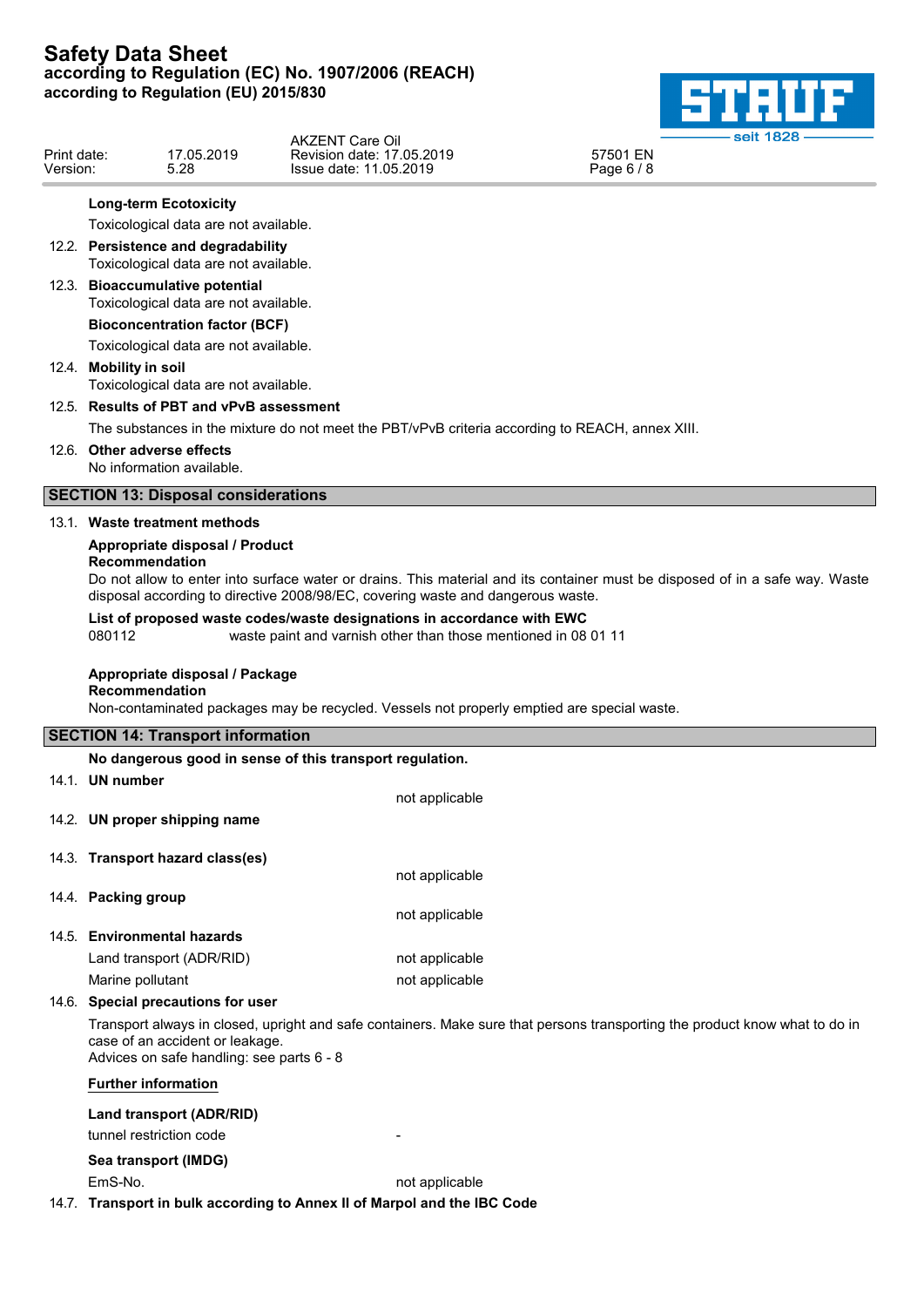

|             |           | <b>AKZENT Care Oil</b>    | <b>Seit 1626 -</b> |  |
|-------------|-----------|---------------------------|--------------------|--|
| Print date: | 7.05.2019 | Revision date: 17,05,2019 | 57501 EN           |  |
| Version:    | 5.28      | Issue date: 11.05.2019    | Page 7 / 8         |  |
|             |           |                           |                    |  |

#### not applicable

## **SECTION 15: Regulatory information**

## 15.1. **Safety, health and environmental regulations/legislation specific for the substance or mixture**

### **EU legislation**

### **Directive 2010/75/EU on industrial emissions**

VOC-value (in g/L) ISO 11890-2: 550 VOC-value (in g/L) ASTM D 2369: 550

## **National regulations**

### **Restrictions of occupation**

Observe employment restrictions under the Maternity Protection Directive (92/85/EEC) for expectant or nursing mothers. Observe restrictions to employment for juvenils according to the 'juvenile work protection guideline' (94/33/EC).

### **Other regulations, restrictions and prohibition regulations**

#### 15.2. **Chemical Safety Assessment**

**For the following substances of this mixture a chemical safety assessment has been carried out:**

| EC No.         | <b>Designation</b>                      | <b>REACH No.</b>      |  |
|----------------|-----------------------------------------|-----------------------|--|
| <b>CAS No.</b> |                                         |                       |  |
| 920-901-0      | Alkanes, C11-13-isoalkane < 2% Aromaten | 01-2119456810-40-XXXX |  |
| 236-562-0      | Manganese bis(2-ethylhexanoate)         | 01-2119979087-23-XXXX |  |
| 13434-24-7     |                                         |                       |  |

### **SECTION 16: Other information**

| Full text of classification in section 3: |                                                                                                     |                                                                                                             |                                                                                                         |  |  |
|-------------------------------------------|-----------------------------------------------------------------------------------------------------|-------------------------------------------------------------------------------------------------------------|---------------------------------------------------------------------------------------------------------|--|--|
| Asp. Tox. 1 / H304                        | Aspiration hazard                                                                                   |                                                                                                             | May be fatal if swallowed and enters airways.                                                           |  |  |
| Eye Irrit. 2 / H319                       |                                                                                                     | Serious eye damage/eye irritation                                                                           | Causes serious eye irritation.                                                                          |  |  |
| Repr. 2 / H361                            |                                                                                                     | Reproductive toxicity                                                                                       | Suspected of damaging fertility or the unborn                                                           |  |  |
|                                           |                                                                                                     |                                                                                                             | child (state specific effect if known) (state route<br>of exposure if it is conclusively proven that no |  |  |
|                                           |                                                                                                     |                                                                                                             | other routes of exposure cause the hazard).                                                             |  |  |
| STOT RE 2 / H373                          |                                                                                                     | Specific target organ toxicity (repeated                                                                    | May cause damage to organs (or state all                                                                |  |  |
|                                           |                                                                                                     | exposure)                                                                                                   | organs affected, if known) through prolonged or<br>repeated exposure (state route of exposure if it     |  |  |
|                                           |                                                                                                     |                                                                                                             | is conclusively proven that no other routes of                                                          |  |  |
|                                           |                                                                                                     |                                                                                                             | exposure cause the hazard).                                                                             |  |  |
| Aquatic Chronic 2 / H411                  |                                                                                                     | Hazardous to the aquatic environment                                                                        | Toxic to aquatic life with long lasting effects.                                                        |  |  |
| Abbreviations and acronyms                |                                                                                                     |                                                                                                             |                                                                                                         |  |  |
| <b>ADR</b>                                |                                                                                                     | European Agreement concerning the International Carriage of Dangerous Goods by Road                         |                                                                                                         |  |  |
| OEL                                       |                                                                                                     | Occupational Exposure Limit Value                                                                           |                                                                                                         |  |  |
| <b>BLV</b>                                |                                                                                                     | <b>Biological Limit Value</b>                                                                               |                                                                                                         |  |  |
| CAS                                       |                                                                                                     | <b>Chemical Abstracts Service</b>                                                                           |                                                                                                         |  |  |
| <b>CLP</b>                                |                                                                                                     | Classification, Labelling and Packaging                                                                     |                                                                                                         |  |  |
| <b>CMR</b>                                |                                                                                                     | Carcinogenic, Mutagenic and Reprotoxic<br>German Institute for Standardization / German industrial standard |                                                                                                         |  |  |
| <b>DIN</b><br><b>DNEL</b>                 |                                                                                                     | Derived No-Effect Level                                                                                     |                                                                                                         |  |  |
| <b>EAKV</b>                               |                                                                                                     | European Waste Catalogue Directive                                                                          |                                                                                                         |  |  |
| EC                                        |                                                                                                     | <b>Effective Concentration</b>                                                                              |                                                                                                         |  |  |
| EC                                        |                                                                                                     | <b>European Community</b>                                                                                   |                                                                                                         |  |  |
| EN                                        |                                                                                                     | European Standard                                                                                           |                                                                                                         |  |  |
| <b>IATA-DGR</b>                           |                                                                                                     | International Air Transport Association - Dangerous Goods Regulations                                       |                                                                                                         |  |  |
| <b>IBC Code</b>                           | International Code for the Construction and Equipment of Ships carrying Dangerous Chemicals in Bulk |                                                                                                             |                                                                                                         |  |  |
| <b>ICAO-TI</b>                            |                                                                                                     |                                                                                                             | International Civil Aviation Organization Technical Instructions for the Safe Transport of Dangerous    |  |  |
|                                           | Goods by Air                                                                                        |                                                                                                             |                                                                                                         |  |  |
| <b>IMDG Code</b>                          | International Maritime Code for Dangerous Goods                                                     |                                                                                                             |                                                                                                         |  |  |
| <b>ISO</b>                                |                                                                                                     | International Organization for Standardization                                                              |                                                                                                         |  |  |
| <b>LC</b><br>LD.                          | <b>Lethal Dose</b>                                                                                  | Lethal Concentration                                                                                        |                                                                                                         |  |  |
| <b>MARPOL</b>                             |                                                                                                     | Maritime Pollution: The International Convention for the Prevention of Pollution from Ships                 |                                                                                                         |  |  |
| <b>OECD</b>                               |                                                                                                     | Organisation for Economic Cooperation and Development                                                       |                                                                                                         |  |  |
|                                           |                                                                                                     |                                                                                                             |                                                                                                         |  |  |